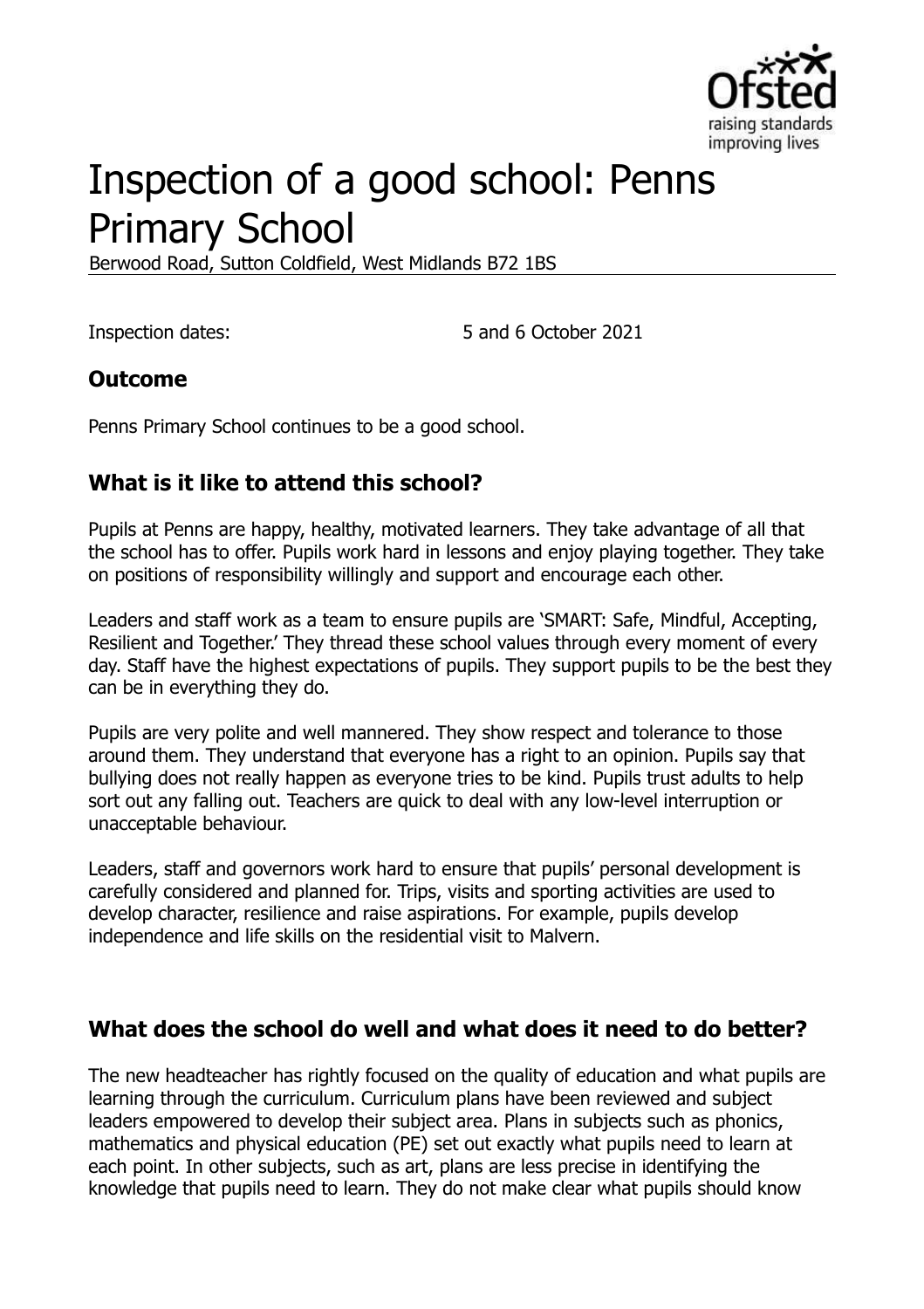

and remember. This makes it harder for teachers to check how well pupils are doing. Leaders are improving these curriculum plans.

Mathematics and PE teaching have been transformed. Staff are very clear about what to teach, when and how to teach it. Leaders ensure that staff have training and development opportunities. Staff appreciate the chance to develop their skills and deepen their subject knowledge. Some subject leaders support this by working alongside and coaching staff. This is not yet the case across the whole curriculum. Leaders have a comprehensive training calendar in place to ensure all staff feel confident to teach every subject.

When needed, teachers make adaptations to the curriculum for pupils with special educational needs and/or disabilities (SEND). For example, in mathematics, additional adults support the learning so that all pupils are included. In Reception, support is instant so that no child falls behind.

Skilful adults ensure that pupils quickly learn phonics from the start of Reception and read books, which match the sounds that they know. Sharp, focused support is quickly provided to any pupil who struggles. The library is at the heart of key stage 2. New books have been purchased and reading appears on the timetable every day. Pupils enjoy reading. They describe their favourite books and characters with enthusiasm. Older pupils describe themselves as 'decent readers'. Parents attend 'Tuesday Tales' sessions so that they can read with their child. A strong reading culture is evident in the school community.

Leaders provide many opportunities for pupils to develop their communication skills. This focus on language and vocabulary starts in Reception and continues throughout the school. Pupils are encouraged to have a voice, develop opinions and share the reasons behind them. Weekly 'talking points' help pupils develop the skills and knowledge to consider life in modern Britain.

Pupils get a good start to school. They quickly learn the skills and knowledge they need to be successful in their independent play. For example, pupils eagerly use their number knowledge and phonics to write birthday cards to 'Crispin the Crow'. They take delight in exploring the world around them through stories and in the outdoor area.

Adults show pupils how to work together and help them develop confidence. Pupils behave well in and out of lessons. Because of this their learning is rarely disrupted. Attitudes to learning are very positive.

Pupils have lots of chances to widen their learning beyond the classroom. They participate in after school clubs, such as cheerleading, ultimate frisbee and gymnastics. They develop leadership skills as an eco rep, a diversity ambassador or by running the school gym. The careful consideration leaders give to pupils' personal development ensures that it is a real strength of the school.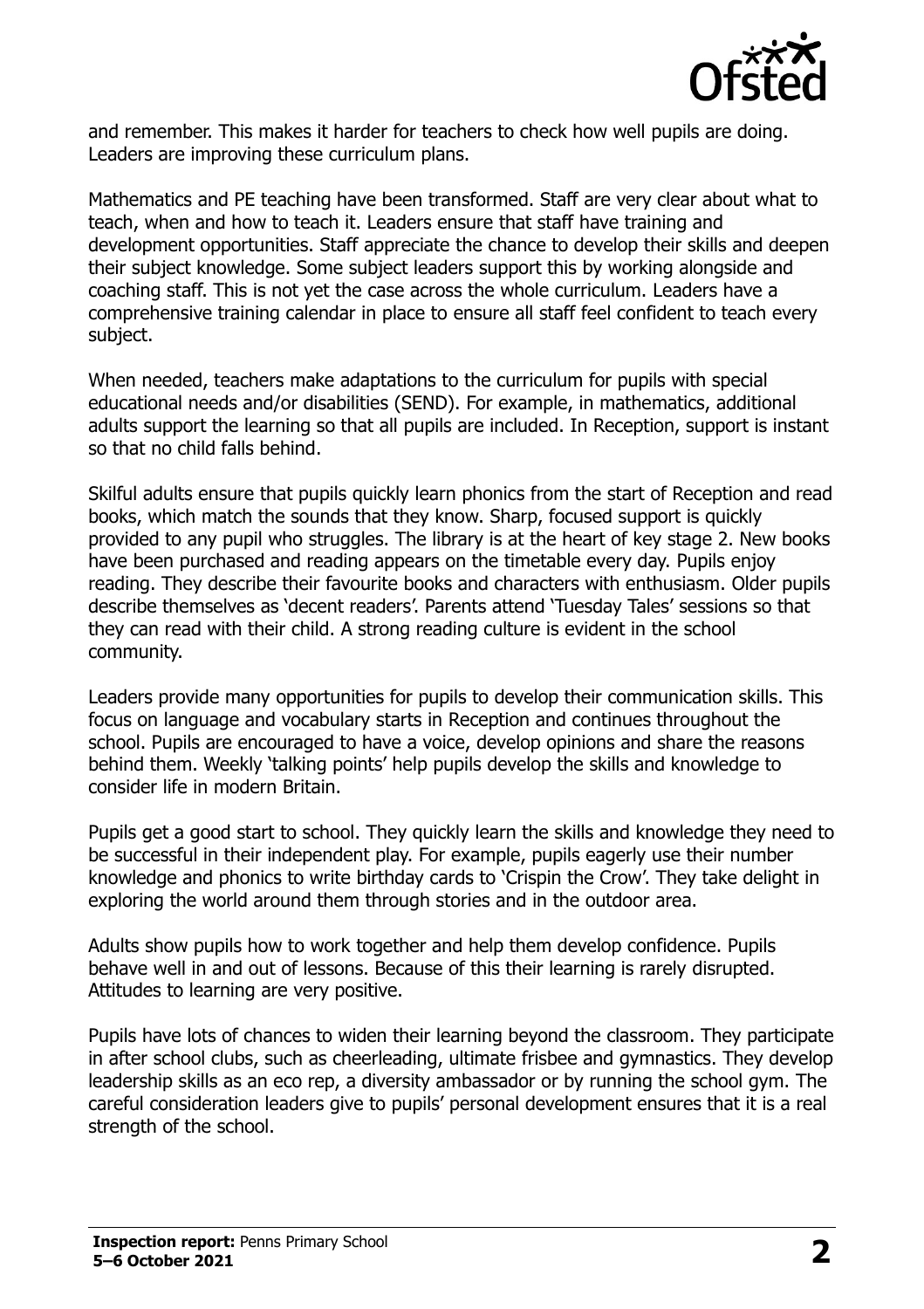

## **Safeguarding**

The arrangements for safeguarding are effective.

Staff work as an effective team to keep pupils safe. They are well trained and know exactly what to do, who to talk to and how to record any concern. Leaders act quickly to provide support for vulnerable pupils and their families. New systems and processes for dealing with concerns have further strengthened the culture of safeguarding.

Leaders maintain a focus on mental health and well-being. They ensure that pupils learn about peer-on-peer abuse and how to develop a positive body image. Pupils talk confidently about how to stay safe when using the internet or social media platforms.

## **What does the school need to do to improve?**

### **(Information for the school and appropriate authority)**

- Not all of the foundation subjects are coherently planned and sequenced yet. Leaders should continue to identify the essential knowledge they want all pupils to learn in subjects, such as art and music, so that learning builds on what pupils know and can already do.
- Leaders provide continuing professional development for all staff. Leaders should continue to help subject leaders develop their expertise so that they can fully support teachers to put the curriculum into practice.

#### **Background**

When we have judged a school to be good, we will then normally go into the school about once every four years to confirm that the school remains good. This is called a section 8 inspection of a good or outstanding school, because it is carried out under section 8 of the Education Act 2005. We do not give graded judgements on a section 8 inspection. However, if we find evidence that a school would now receive a higher or lower grade, then the next inspection will be a section 5 inspection. Usually this is within one to two years of the date of the section 8 inspection. If we have serious concerns about safeguarding, behaviour or the quality of education, we will deem the section 8 inspection as a section 5 inspection immediately.

This is the second section 8 inspection since we judged the school to be good on 24 January 2012.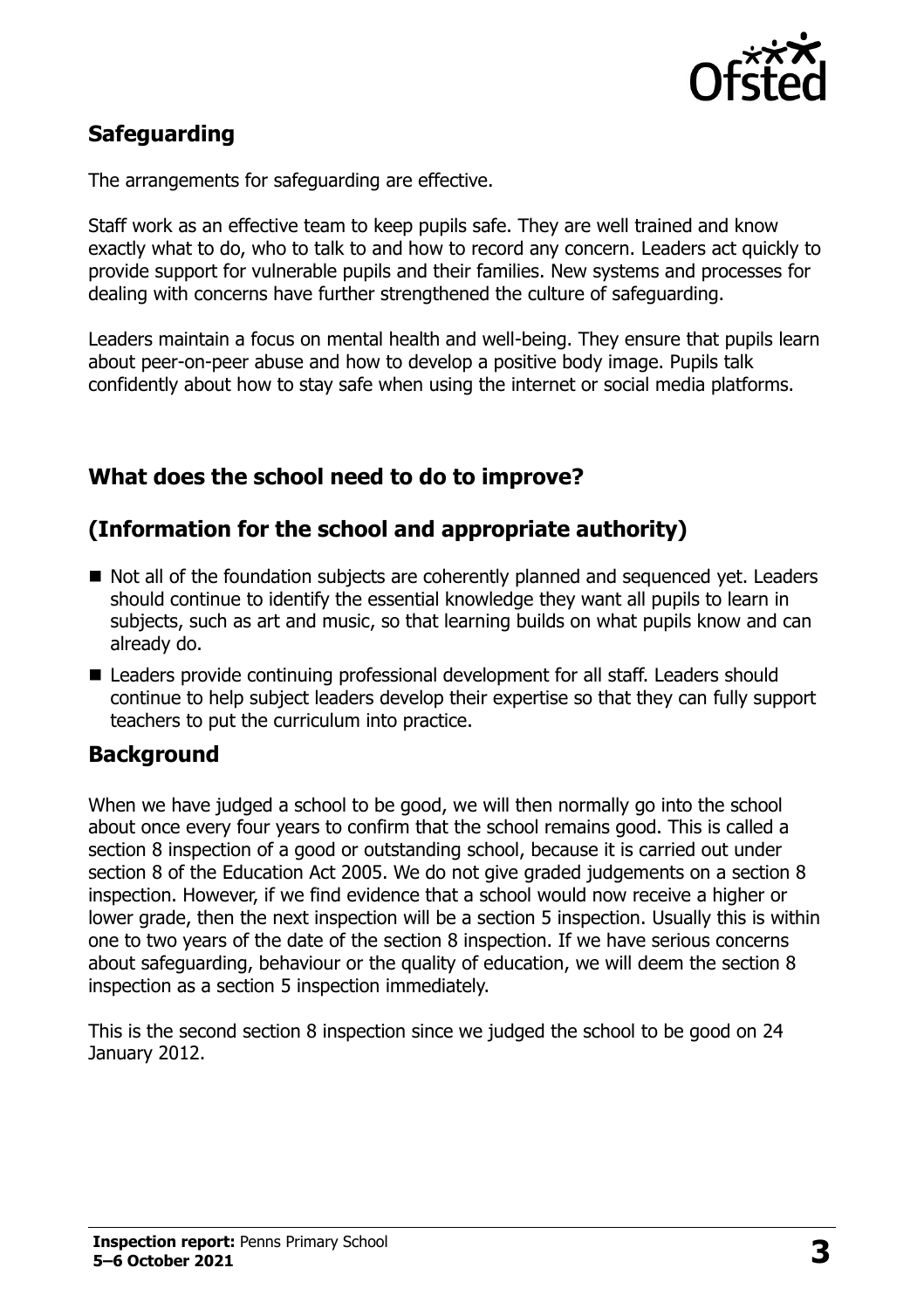

#### **How can I feed back my views?**

You can use [Ofsted Parent View](https://parentview.ofsted.gov.uk/) to give Ofsted your opinion on your child's school, or to find out what other parents and carers think. We use information from Ofsted Parent View when deciding which schools to inspect, when to inspect them and as part of their inspection.

The Department for Education has further [guidance](http://www.gov.uk/complain-about-school) on how to complain about a school.

If you are the school and you are not happy with the inspection or the report, you can [complain to Ofsted.](https://www.gov.uk/complain-ofsted-report)

#### **Further information**

You can search for [published performance information](http://www.compare-school-performance.service.gov.uk/) about the school.

In the report, ['disadvantaged pupils'](http://www.gov.uk/guidance/pupil-premium-information-for-schools-and-alternative-provision-settings) refers to those pupils who attract government pupil premium funding: pupils claiming free school meals at any point in the last six years and pupils in care or who left care through adoption or another formal route.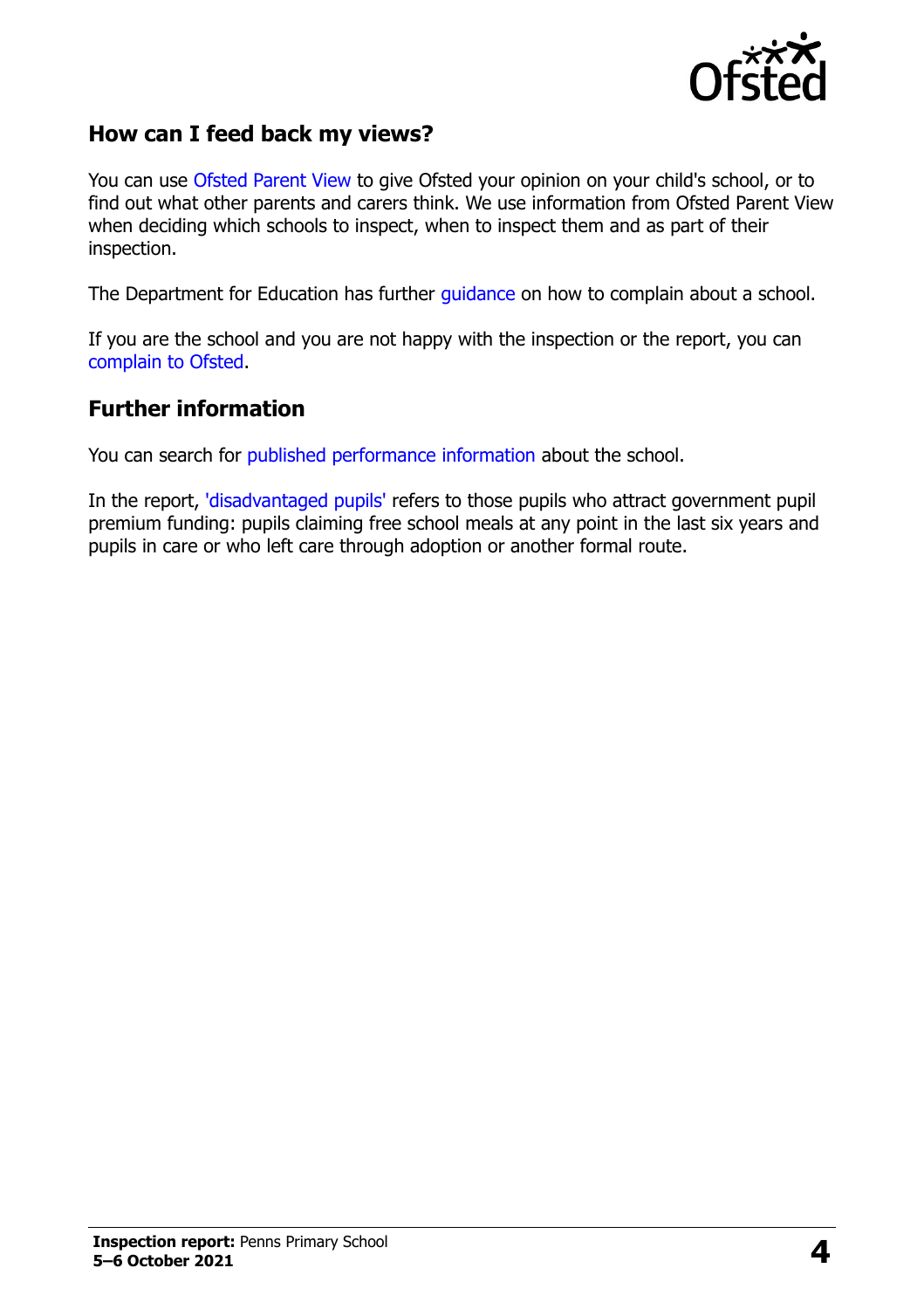

## **School details**

| Unique reference number             | 103356                                                              |
|-------------------------------------|---------------------------------------------------------------------|
| <b>Local authority</b>              | Birmingham                                                          |
| <b>Inspection number</b>            | 10200154                                                            |
| <b>Type of school</b>               | Primary                                                             |
| <b>School category</b>              | Community                                                           |
| Age range of pupils                 | 5 to 11                                                             |
| <b>Gender of pupils</b>             | Mixed                                                               |
| Number of pupils on the school roll | 210                                                                 |
| <b>Appropriate authority</b>        | The governing body                                                  |
| <b>Chair of governing body</b>      | John Clemson                                                        |
| <b>Headteacher</b>                  | <b>Helen Lowe</b>                                                   |
| Website                             | www.pennsji.bham.sch.uk                                             |
| Date of previous inspection         | 4 October 2016, under section 8 of the<br><b>Education Act 2005</b> |

## **Information about this school**

■ The headteacher joined the school in January 2021. Three days later the third national lockdown due to the coronavirus pandemic began. Pupils did not fully return to school until 8 March 2021.

## **Information about this inspection**

- This was the first routine inspection the school received since the COVID-19 (coronavirus) pandemic began. The inspector discussed the impact of the pandemic with school leaders and has taken that into account in their evaluation.
- The inspector met with the headteacher, senior leaders, members of staff and the school business manager. The inspector held a meeting with four governors, including the chair of governors.
- Deep dives in reading, mathematics and PE were carried out. These included discussions with subject leaders, visits to lessons and scrutiny of pupils' work. The inspector also met with pupils to discuss their learning in these subjects and listened to pupils read.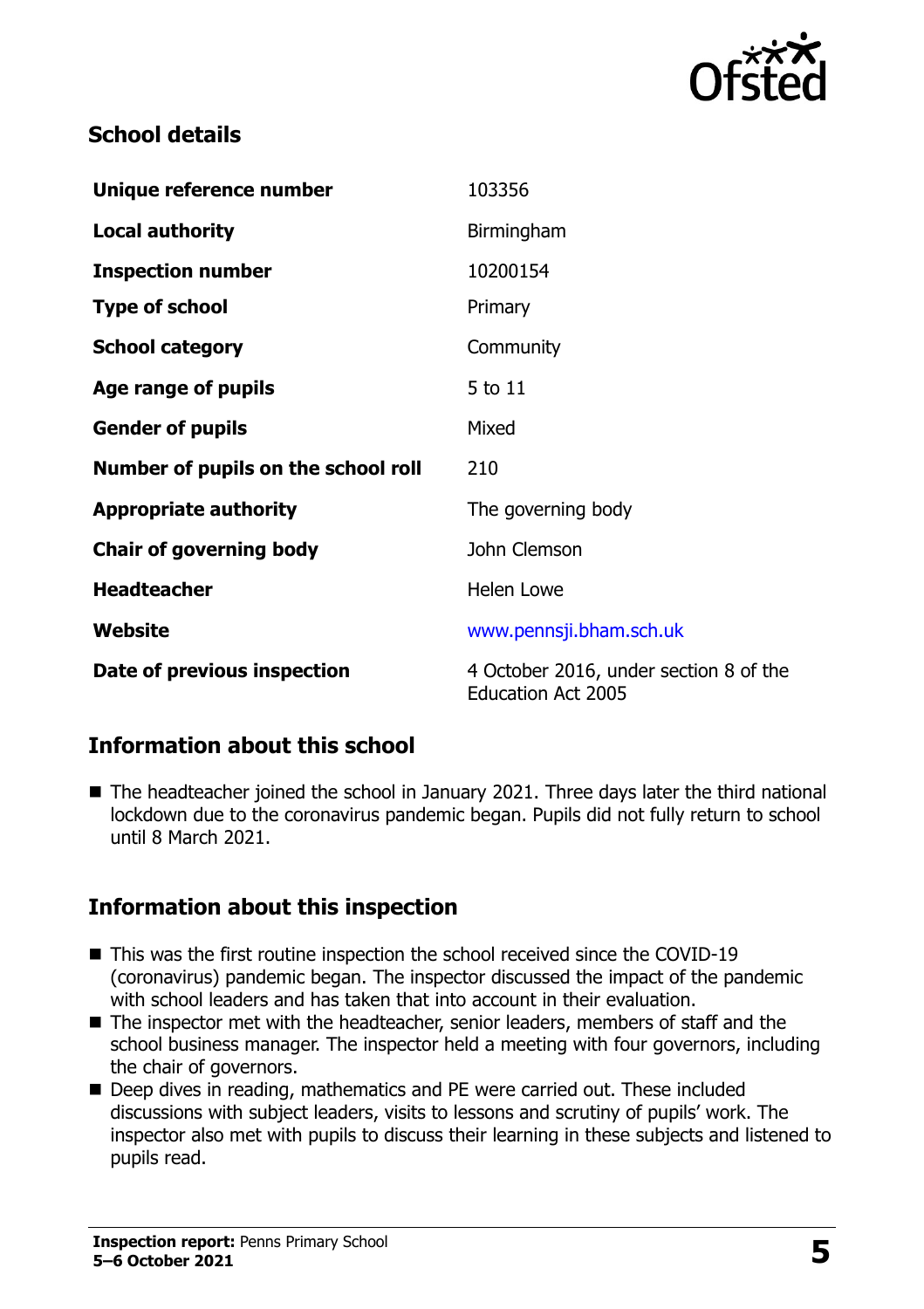

- A range of documentation was scrutinised, including leaders' plans to improve the school, curriculum plans and the school website. Minutes of governor meetings and reports from an external advisor were also checked.
- When inspecting safeguarding, the inspector considered the school's procedures for recruiting staff, the quality of staff training and the school's procedures for keeping pupils safe.
- $\blacksquare$  The inspector spoke to parents at the end of the first day of the inspection. She considered the 50 responses, including the 48 free-text comments, to Parent View, Ofsted's online questionnaire. The inspector considered the 16 responses to the staff survey.

#### **Inspection team**

Nicola Harwood, lead inspector Her Majesty's Inspector